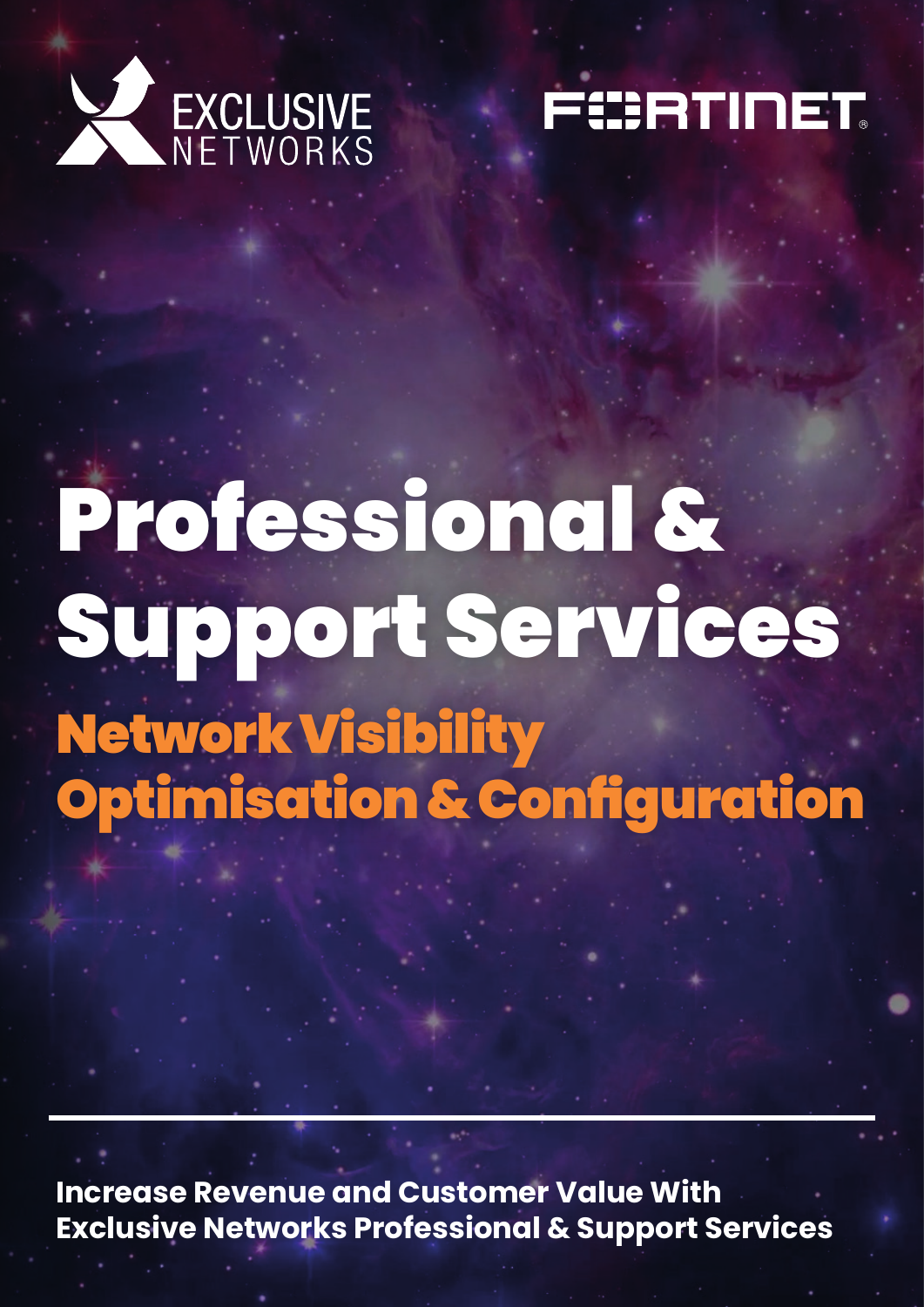# According to Gartner research, 99% of firewall breaches through 2023 will be due to firewall misconfigurations, not product flaws.

**When you transition from a legacy firewall to a Fortinet Fortigate nextgeneration firewall, you inherit a large number of port-based rules that allow any application on the ports, which increases the attack surface because any application can use an open port.** 

**Our Network Visibility Optimisation & Configuration Service expedites your migration from port-based rules to UTM based profile rules to reduce the attack surface and safely enable applications on your network.**

**Many organisations do not fully implement the capabilities of their Next-Generation Firewalls, leading to gaps in security. Exclusive Networks will measure your NGFW security management capabilities across your deployment, quickly identify the most critical security controls, enabling you to make adjustments that maximise your return on investment & strengthen security.** 

### How it works

- **1.** An Exclusive Networks consultant will work with you to convert a select number of target rules from standard firewall policies to UTM based policies. The target rules will be based on your prioritisation.
- 2. The Exclusive Networks consultant will provide a knowledge transfer on the rule enhancement process throughout engagement.
- **3.** Implement changes & resolve configuration security gaps based on your policy

## Deliverables Summary

- Conversion from protocol/port legacy rules to UTM policies.
- Knowledge transfer of the UTM profile configuration process.
- Identify security gaps within your configuration.
- Resolve security gaps & enable features based on your prioritisation.
- Provide measurable report for your best practice implementation